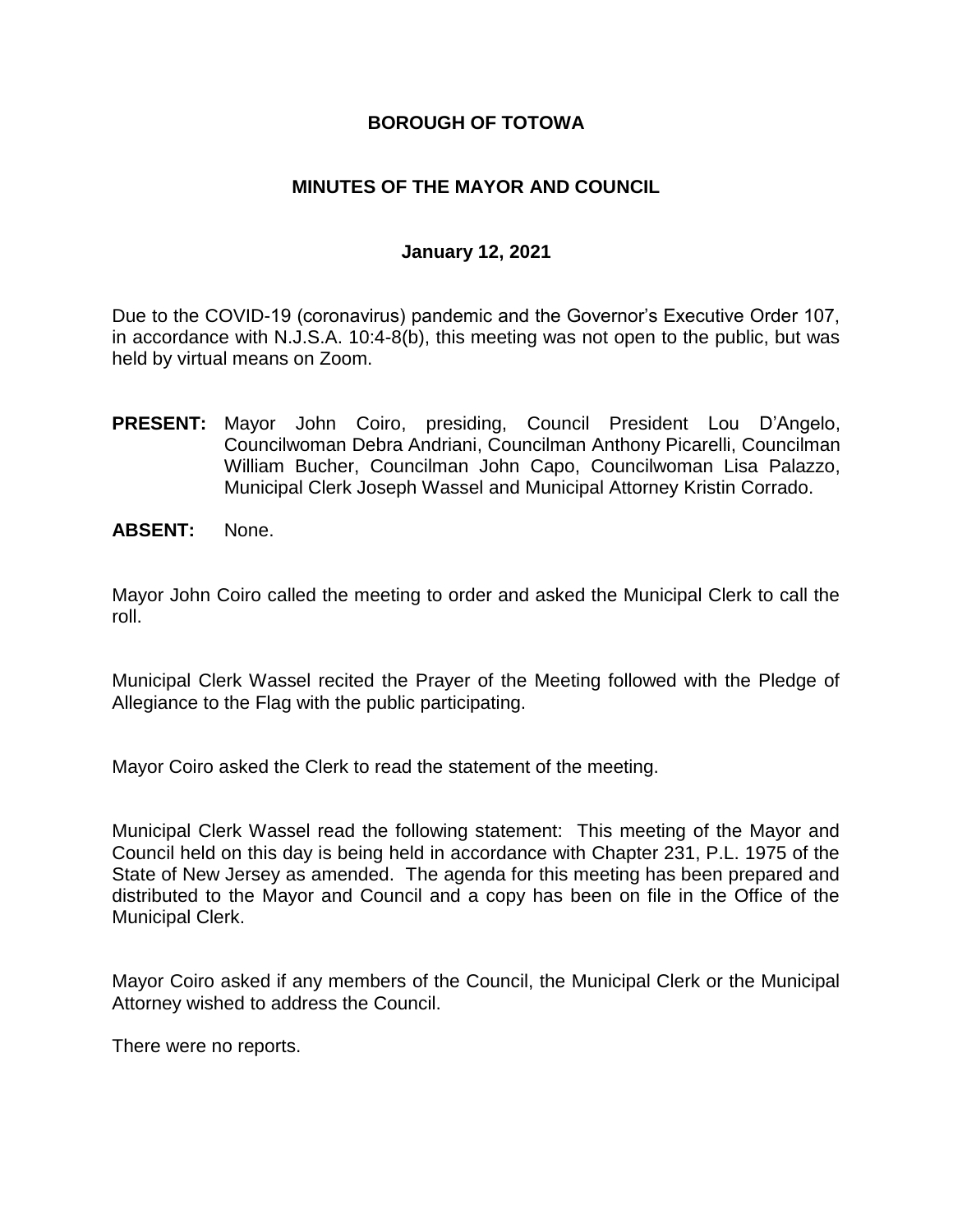# CITIZENS HEARD:

There were no citizens who wished to be heard and Mayor Coiro announced that we have not received any emailed questions pertaining to the public portion of the meeting through 7:00 p.m.

There was a motion by Councilman D'Angelo, seconded by Councilwoman Andriani to approve the Minutes of the Mayor and Council for the meeting of December 22, 2020. On roll call vote, all members of the Council present voted in the affirmative.

There was a motion by Councilman D'Angelo, seconded by Councilwoman Andriani to approve the Minutes of the Mayor and Council for the Reorganization Meeting of January 1, 2021. On roll call vote, all members of the Council present voted in the affirmative.

COMMITTEE ON FINANCE:

There was a motion by Councilman Picarelli, seconded by Councilman D'Angelo to approve Resolution No. 2021-02 for the payment of bills. On roll call vote, all members of the Council present voted in the affirmative.

There was a motion by Councilman Picarelli, seconded by Councilman D'Angelo to adopt the following resolution authorizing the Tax Collector to process the cancellation of any property tax refund, delinquency or charge and fee imposed by the municipality of less than \$10.00 for the year 2020. On roll call vote, all members of the Council present voted in the affirmative.

### RESOLUTION

WHEREAS, there are taxpayers who have a property tax refund, delinquency or charge and fee imposed by the municipality of less than \$10.00 on their accounts regarding property taxes for the year 2020; and

WHEREAS, the Governing Body of the Borough of Totowa may authorize a municipal employee to process the cancellation of any property tax refund, delinquency or charge and fee imposed by the municipality of less than \$10.00.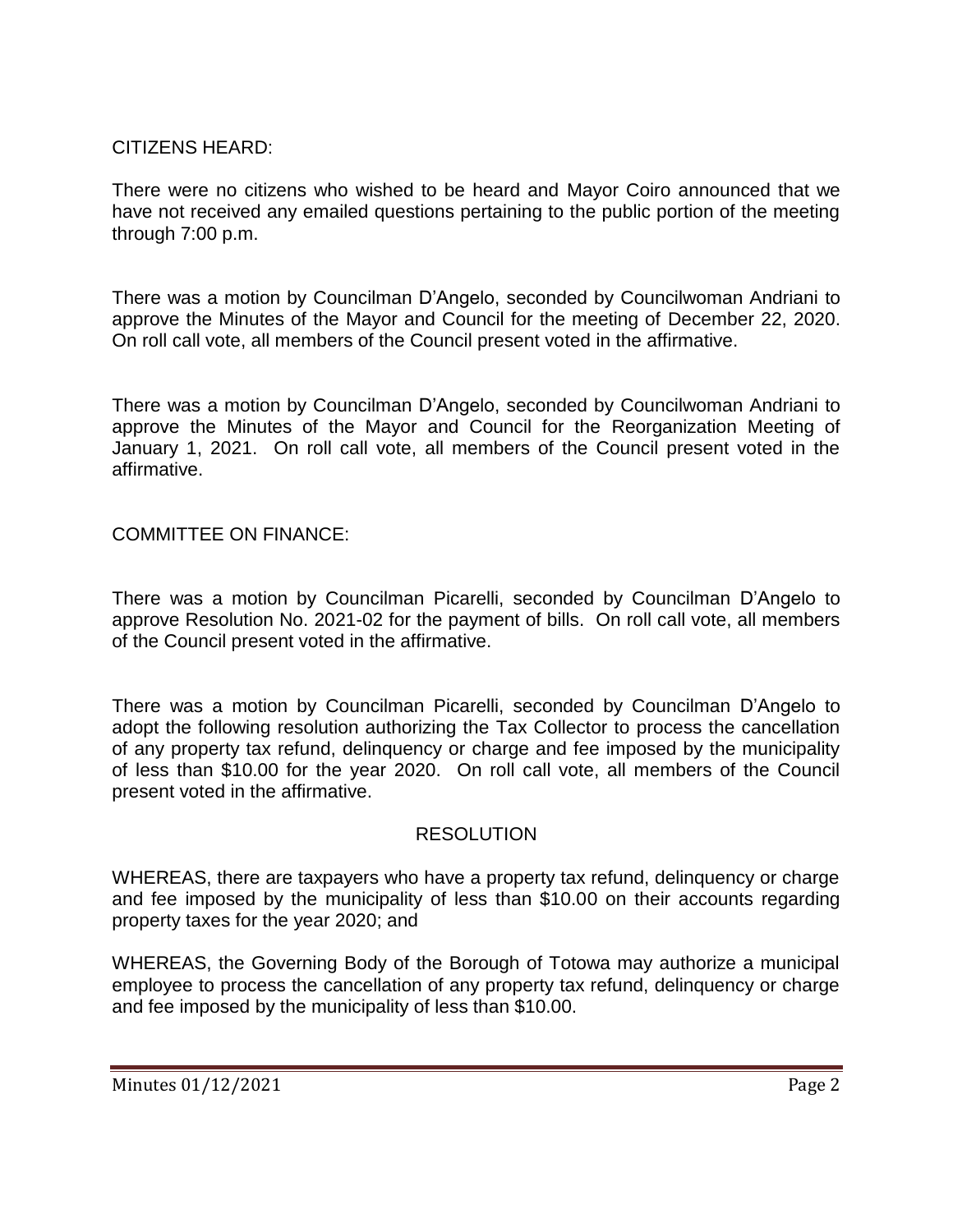NOW, THEREFORE, BE IT RESOLVED, by the Governing Body of the Borough of Totowa that the Tax Collector is hereby authorized to process the cancellation of any property tax refund, delinquency or charge and fee imposed by the municipality of less than \$10.00 for the year 2020.

COMMITTEE ON PUBLIC SAFETY:

There was a motion by Councilman D'Angelo, seconded by Councilman Capo to adopt the following Resolution Approving Participation With The State Of New Jersey Federal Grant Program Under The FY2021 Safe And Secure Communities Program Administered By The New Jersey Department Of Law And Public Safety, Office Of The Attorney General And To Accept The Grant Funding. On roll call vote, all members of the Council present voted in the affirmative.

## RESOLUTION NO. 28-2021

### RESOLUTION APPROVING PARTICIPATION WITH THE STATE OF NEW JERSEY FEDERAL GRANT PROGRAM UNDER THE FY2021 SAFE AND SECURE COMMUNITIES PROGRAM ADMINISTERED BY THE NEW JERSEY DEPARTMENT OF LAW AND PUBLIC SAFETY, OFFICE OF THE ATTORNEY GENERAL AND TO ACCEPT THE GRANT FUNDING

WHEREAS, the Mayor and Council of the Borough of Totowa wishes to apply for funding of approximately \$32,400 with a match of \$372,555 for an approximate project total cost of \$404,955 for a project under the State of New Jersey Safe and Secure Communities Program Grant # 21-1612 for the period of 01/25/2021 to 01/24/2022; and

WHEREAS, the Mayor and Council of the Borough of Totowa has reviewed the accompanying application and has approved said request; and

WHEREAS, the project is a joint effort between the New Jersey Department of Law and Public Safety, Office of the Attorney General and the Borough of Totowa, for the purpose described in the application.

NOW, THEREFORE, BE IT RESOLVED, by the Mayor and Council of the Borough of Totowa that:

1) As a matter of public policy, the Mayor and Council of the Borough of Totowa wishes to participate to the fullest extent possible with the New Jersey Department of Law and Public Safety, Office of the Attorney General and to accept the grant funding in the amount of \$32,400.

Minutes 01/12/2021 Page 3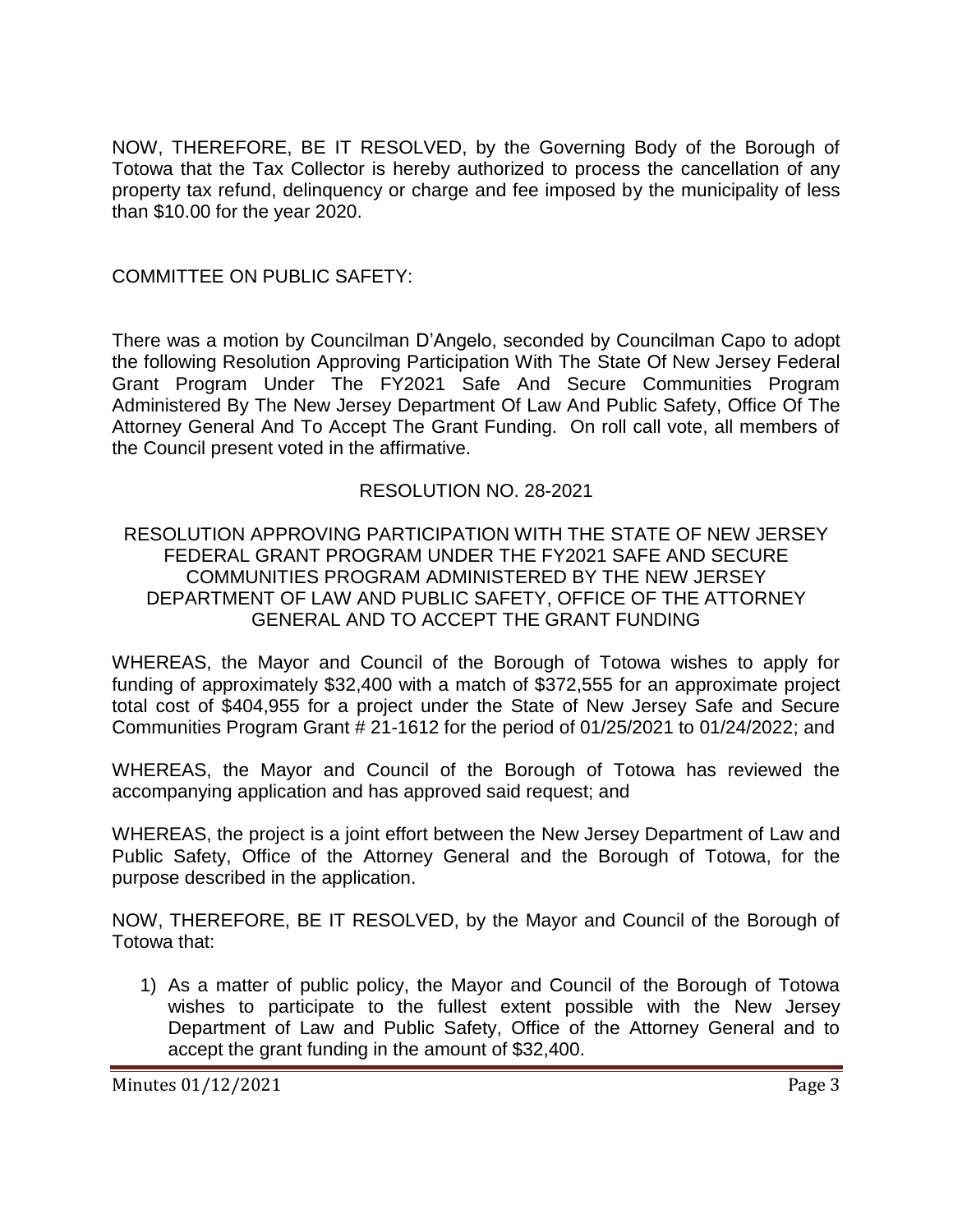- 2) The New Jersey Department of Law and Public Safety, Office of the Attorney General shall receive funds on behalf of the applicant.
- 3) The New Jersey Department of Law and Public Safety, Office of the Attorney General shall be responsible for the receipt and review of the applications for said funds.
- 4) The New Jersey Department of Law and Public Safety, Office of the Attorney General shall initiate allocations to the applicant as authorized by law.

COMMITTEE ON PUBLIC WORKS:

Upon the recommendation of the Committee, there was a motion by Councilman Bucher, seconded by Councilwoman Palazzo to hire Casey Kabana as Custodian – Department of Public Works. On roll call vote, all members of the Council present voted in the affirmative.

COMMITTEE ON ENGINEERING & PUBLIC PROPERTY:

There was no report.

COMMITTEE ON LIAISON & INSPECTION:

There was a motion by Councilwoman Andriani, seconded by Councilman Bucher to approve Change Order No. 1 for a net increase of \$75,654.04 and Payment Estimate No. 2 in the amount of \$699,009.67 to Athletic Fields of America for the Synthetic Turf Fields at the PAL. On roll call vote, all members of the Council present voted in the affirmative.

COMMITTEE ON LEGISLATION & ORDINANCES:

There was no report.